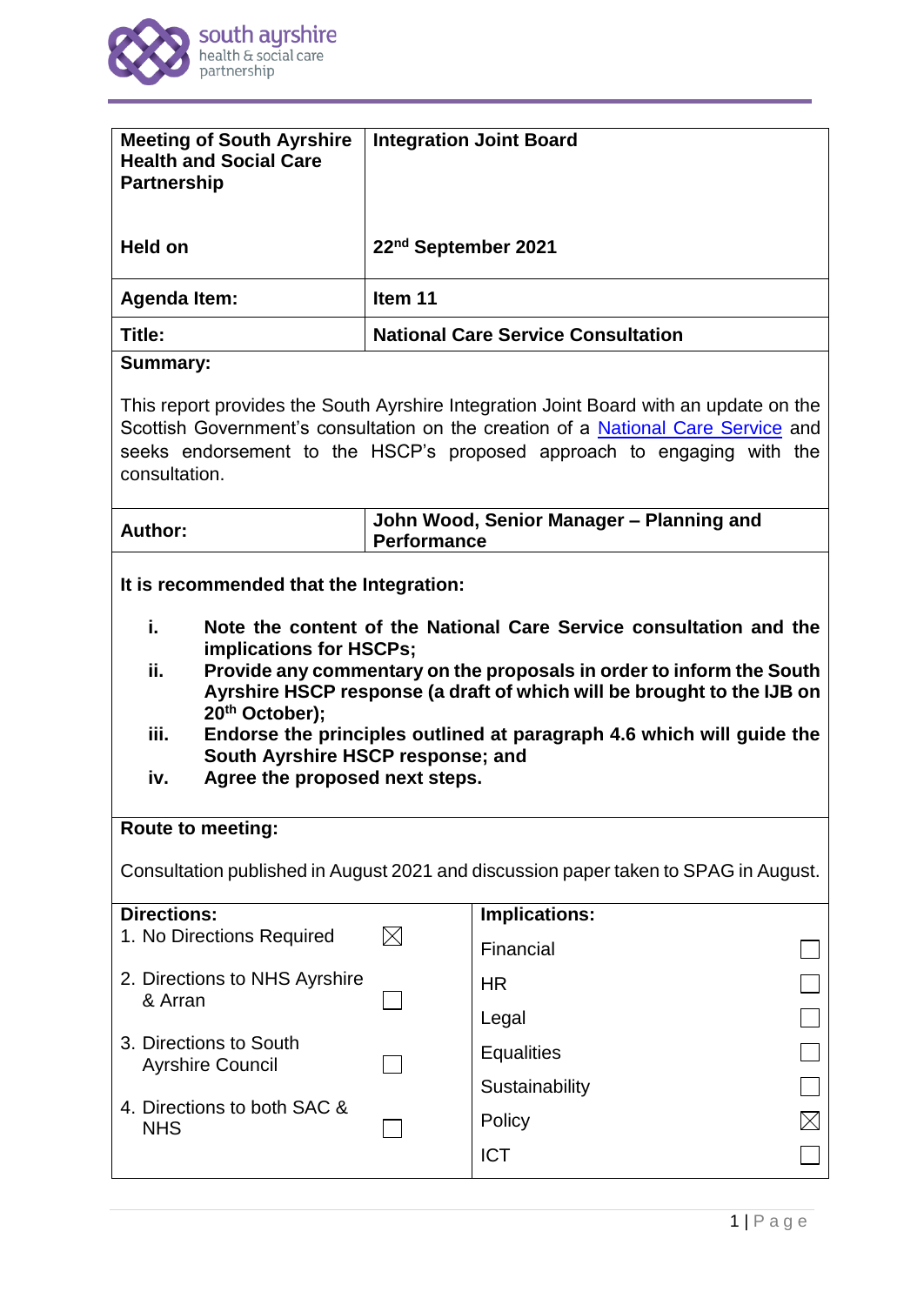

# **National Care Service Consultation**

## **1. PURPOSE OF REPORT**

1.1This report provides the South Ayrshire Integration Joint Board with an update on the Scottish Government's consultation on the creation of a National Care Service and seeks endorsement to the HSCP's proposed approach to engaging with the consultation.

## **2. RECOMMENDATION**

#### **2.1It is recommended that the IJB:**

- **i. Note the content of the National Care Service consultation and the implications for HSCPs;**
- **ii. Provide any commentary on the proposals in order to inform the South Ayrshire HSCP response (a draft of which will be brought to the IJB on 20th October);**
- **iii. Endorse the principles outlined at paragraph 4.6 which will guide the South Ayrshire HSCP response; and**
- **iv. Agree the proposed next steps.**

## **3. BACKGROUND INFORMATION**

- 3.1The Scottish Government commissioned an 'Independent Review of Adult Social Care' in September 2020 led by the Derek Feeley and supported by an Advisory Panel of Scottish and international experts. The principal aim of the review was to recommend improvements to adult social care in Scotland, primarily in terms of the outcomes achieved by and with people who use services, their carers and families, and the experience of people who work in adult social care. The review took a human-rights based approach and was clear in its final report that the scope limited to adult and older people's services.
- 3.2The Independent Review concluded at the end of January 2021 and its report (the [Feeley Review\)](https://www.gov.scot/groups/independent-review-of-adult-social-care/), together with an accompanying short film, was published on 3 February 2021.
- 3.3Following this, the Scottish Government accepted all of its recommendations and the incumbent government included within their Holyrood election manifesto (2021) a commitment to implementing the Feeley Review in its entirety, with an emphasis on the creation of a National Care Service by the end of the parliamentary term.
- 3.4The Scottish Government's consultation document, outlining proposed implementation of the Feeley Review and creation of the National Care Service was [published](https://www.gov.scot/publications/national-care-service-scotland-consultation/documents/) on 9th August 2021. The proposals detail the scope and role of a National Care Service including other significant policy developments (e.g.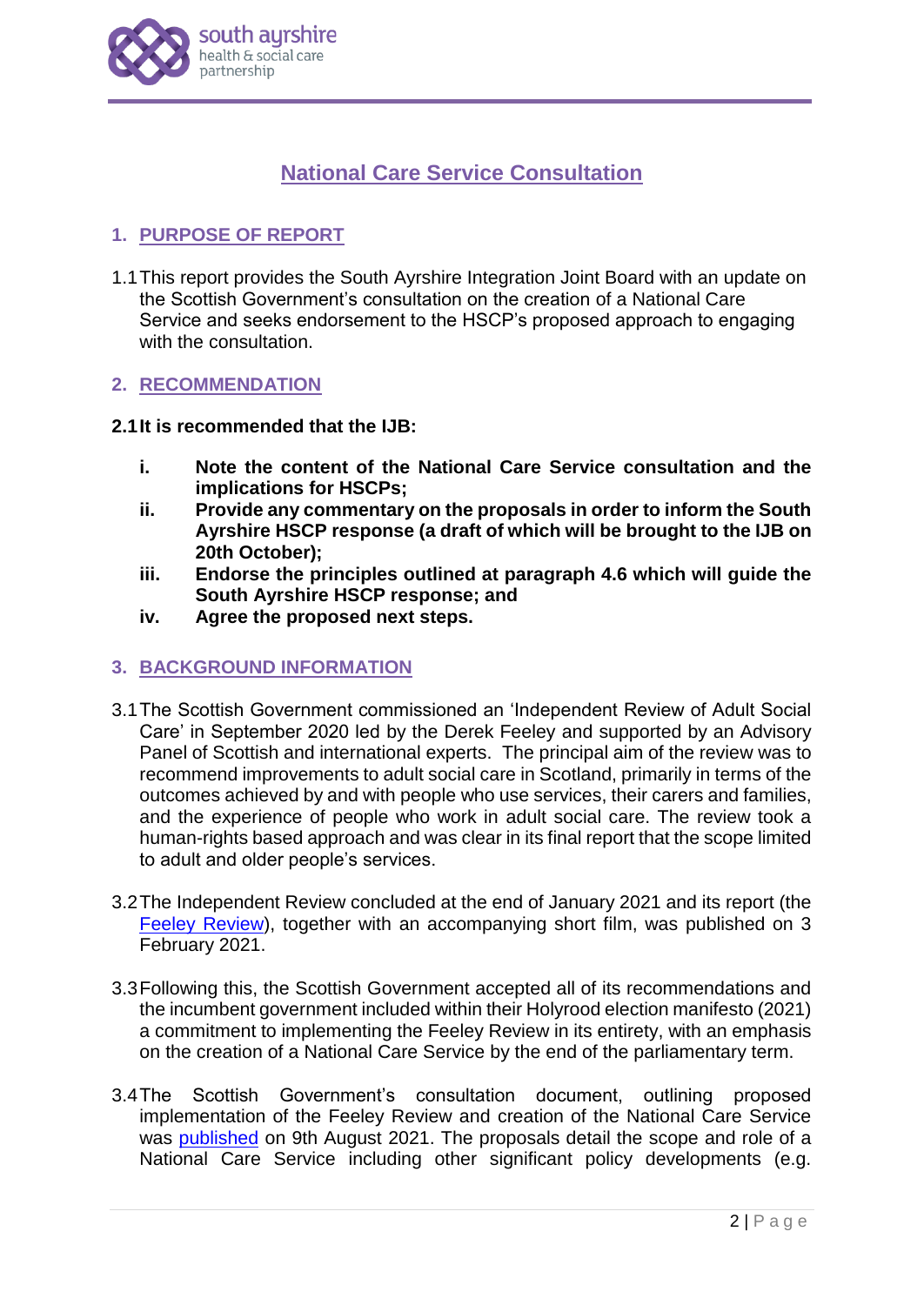

revisiting of charging for personal care and residential rates, implementation of Fair Work across Social Care).

# **4. REPORT**

- 4.1The consultation published on 9th August sets out proposals for one of the most significant programmes of public service reform seen for some time in Scotland, and arguably the biggest change to social care and social work services since the 1968 Social Work Act.
- 4.2Significantly, the consultation proposes:
	- The centralisation of social care services under the direction of the National Care Service;
	- A shift in accountability for social work and social care from local government / Integration Joint Boards, directly to Scottish Ministers;
	- Local planning, commissioning and accountability to take place through reformed IJBs name Community Health and Social Care Boards (CHSCBs);
	- The inclusion of all other social care services **including children's services and justice services**;
	- Reform of funding for residential nursing care and more comprehensive support for carers including an entitlement to breaks;
	- Reforms to some of the national organisations currently involved in the scrutiny, oversight and improvement work within social care; and
	- Improvements in practice e.g. around ethical commissioning, Fair Work, driving improvement.
- 4.3These reforms are clearly significant and are being closely considered by the HSCP management team and the IJB. It is our intention, along with most other HSCPs, to respond to the consultation as an organisation and to encourage staff and partner organisations to engage in other ways (e.g. through national professional networks).
- 4.4Given the radical nature of the proposals and their impact on the existence of and key functions of the IJB, our response requires careful consideration. As such the HSCP response will draw on engagement across all staff groups, IJB members (voting and non-voting), the SPAG, our Locality Planning Groups and an extensive list of partner organisations.
- 4.5There is much work to be done within South HSCP's management team and with the IJB to arrive at an appropriate response which can demonstrate our willingness to engage while also feeding in any messages of concern around the proposals. Our response will also reflect the views of our professional groups in relation to any implications for their practice.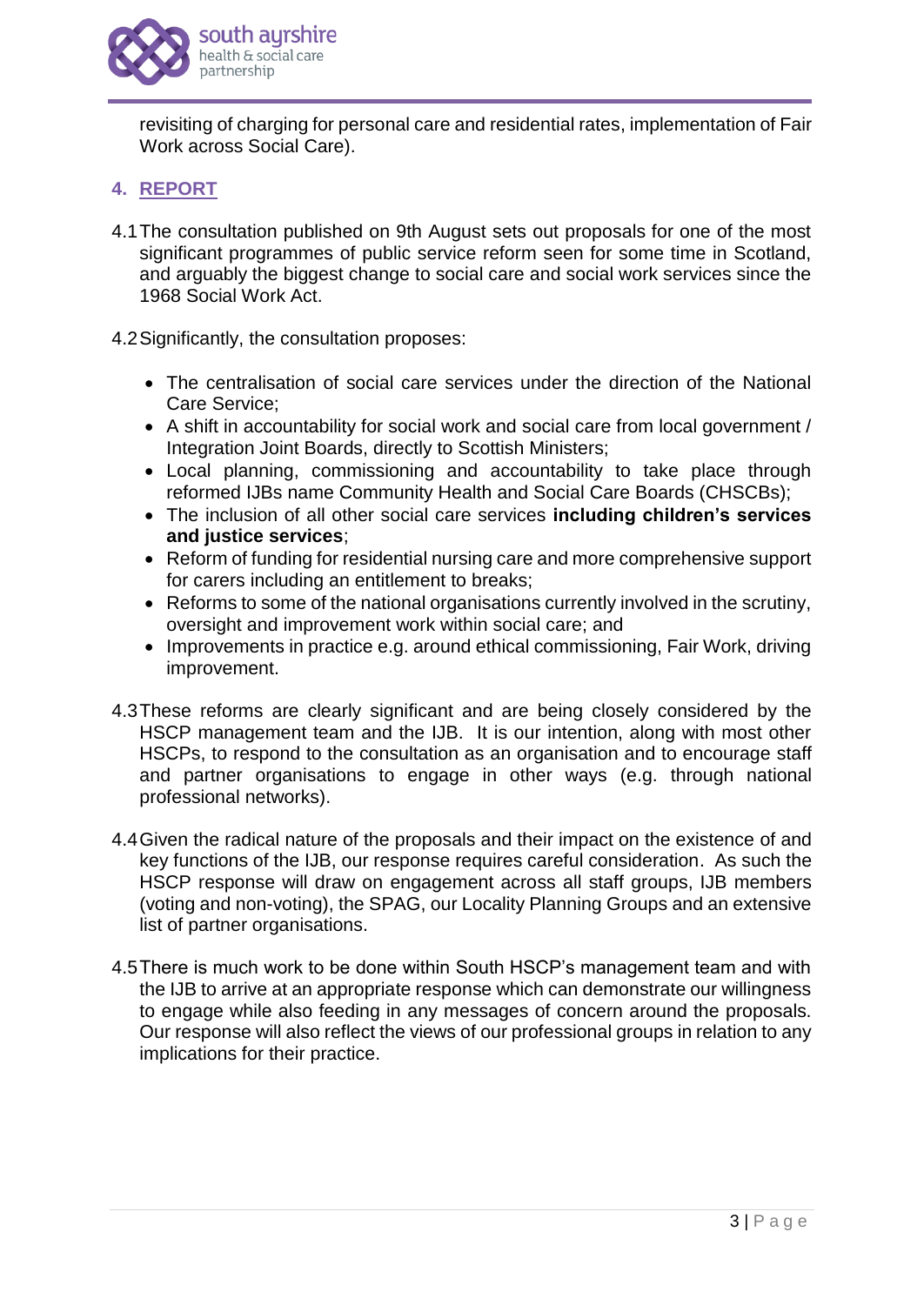

#### HSCP response

- 4.6While the HSCP response will be based on a range of information and views from a verity of perspectives, the IJB is invited to consider the following proposed underlying principles to guide the drafting of our response:
	- The HSCP response will be agreed by the Integration Joint Board.
	- The HSCP response will clearly avoid any comment on the 'political' discussion relating to these proposals, recognising that the consultation is high on the political agenda, is the subject of ongoing negotiation between COSLA and Scottish Government and will be subject to proper parliamentary scrutiny.
	- The HSCP should engage positively with this consultation and to offer, where possible and appropriate, to be involved in any early work to implement the aspirations of Feeley (e.g. around fair commissioning) that do not require legislation to proceed with.
	- There are significant positives to be learned from the integration of health and social care in Scotland in its current form. These include improvements made within South Ayrshire and we will reflect these positives in our response.
	- South Ayrshire HSCP is close to its community (and works closely with the Council and CPP in this regard) and values its Locality Planning Groups. These constructs and the general principle of localism should not be overlooked in the development of a 'national' service.
	- Legislation and national intervention are not required to implement some of the basic elements of system improvement described in the paper. In many of these areas, good work is being progressed locally and nationally and it important that the national consultation supports and does not delay or interfere with these examples of good practice.
	- The timing of this consultation is of concern, given the pressured on the health and care system, and this should be considered by the Scottish Government and others when analysing the response.
	- The current model is beginning to bed in and the 'good' work must not be lost sight of.
	- Very close consideration must be given to the inclusion of children's and justice services in the new national organisation. The integration of children's and justice services locally within South Ayrshire is something that works well and we are committed to, however the close links with local authority services are vital to success here too. Further detail on the South Ayrshire HSCP position on this will be reflected in the final submission.
- 4.7The IJB are invited to agree that these principles be reflected in the draft consultation response to be presented to the Board on 20<sup>th</sup> October and provide any further key points that should be incorporated.
- 4.8Importantly, over the coming years of change and potential uncertainty, South Ayrshire HSCP's primary role is to deliver on the objectives within our IJB Strategic Plan and continue to deliver high quality, locally responsive services to our community.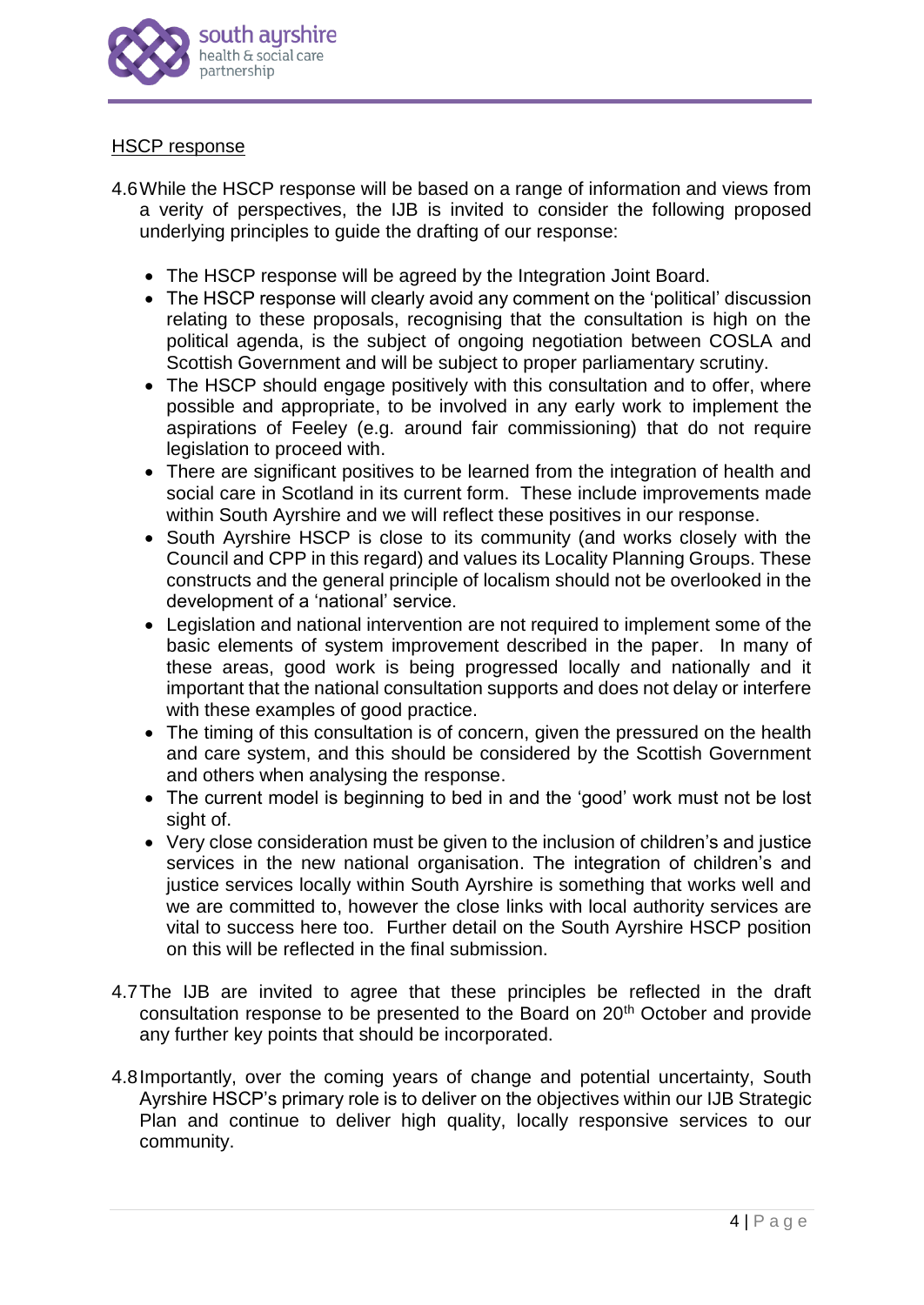

## HSCP approach to engagement

- 4.9There is an expectation on HSCPs that we support local engagement on the consultation. In South Ayrshire, we are working to ensure this is on the agenda for all local groups, partner organisations and the community as a whole. HSCP officers are also engaging fully with Locality Planning Groups, supporting them to respond and listening to their views.
- 4.10 Given the pressures on the system and the amount of detail to be considered in the consultation we will, in line with most other HSCPs, not be coordinating a response that seeks to collate views on behalf of other partners. **We will be holding an engagement event on 5 th October for all interested parties to attend – Scottish Government officials will be in attendance.**

#### Next steps

- 4.11 The IJB are invited to agree the proposed following steps:
	- Comments from the IJB and broader engagement across the HSCP will feed into the HSCP's consultation response;
	- HSCP officers will produce a draft submission to be signed off by the IJB on 20th October;
	- There will be ongoing consideration of the implications by the HSCP management team, including individual teams paying close attention to relevant parts of the consultation;
	- The HSCP will support engagement across a broad range of local stakeholder groups (e.g. Locality Planning Groups);

# 5. **STRATEGIC CONTEXT**

- 5.1 Consideration of this report and engaging fully in the National Care Service consultation ensures the HSCP are contributing to the Strategic Objectives of the IJB Strategic Plan, particularly:
	- We are an ambitious and effective Partnership.
	- We are transparent and listen to you.

## 6. **IMPLICATIONS**

## **6.1 Financial Implications**

6.1.1There are no financial implications to agreeing this report.

## **6.2 Human Resource Implications**

6.2.1There are no HR implications to agreeing this report.

#### **6.3 Legal Implications**

6.3.1There are no legal implications to agreeing this report.

## **6.4 Equalities implications**

6.4.1A full equality impact assessment will be undertaken on the strategy.